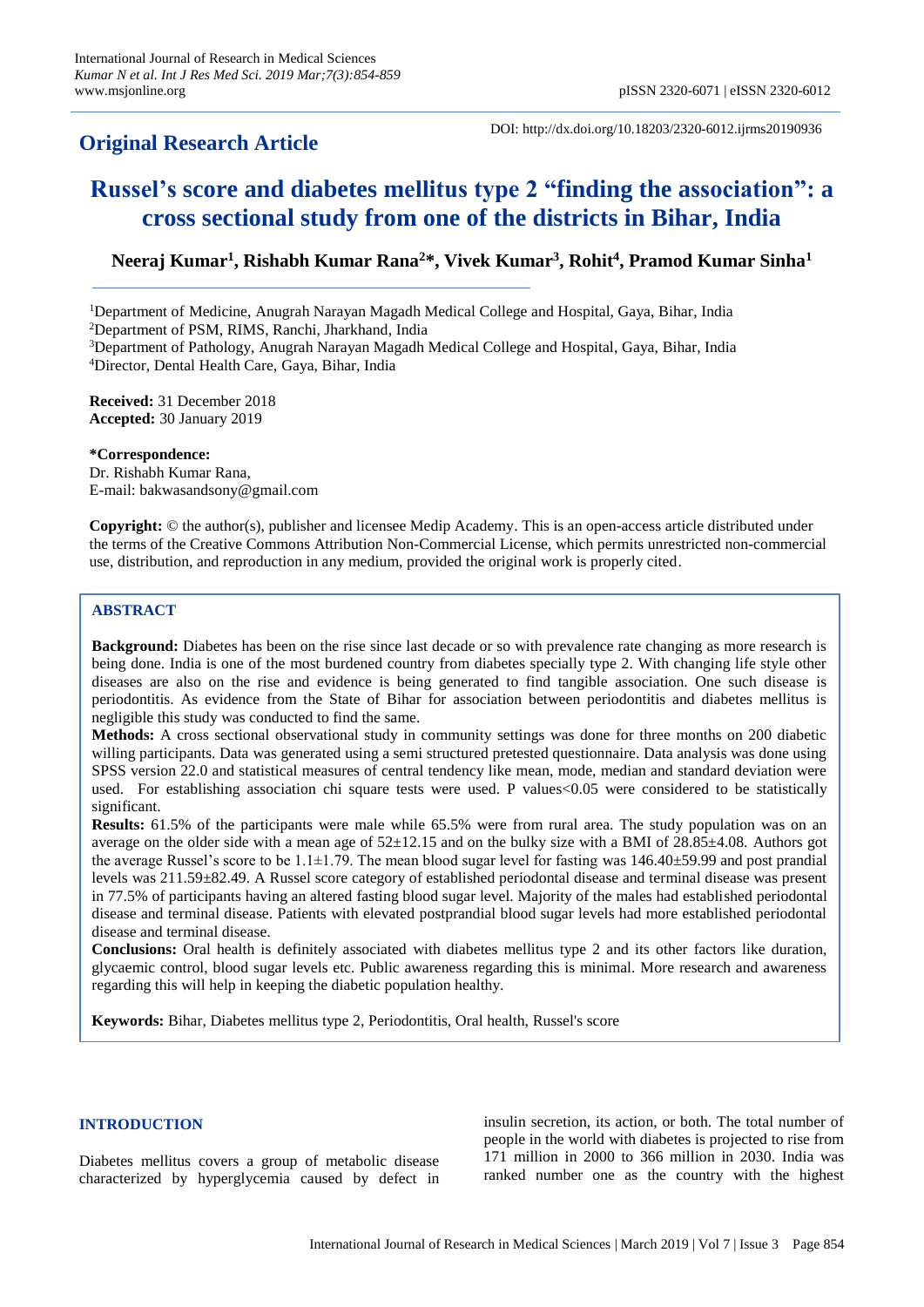number of diabetes patients in 1995, at 31.7 million in 2000 with a projected 57.2 million in 2025 and 79.4 million in 2030, retaining it top position, and hence known as "diabetic capital of the world ". Prevalence of diabetes especially type 2 among urban Indian has now risen to 12.1 % and projected to rise further, the prevalence is also on the rise in rural population.<sup>1,2</sup> Recent evidences has started to point out relationship of systemic diseases with oral conditions.<sup>3,4</sup>

A chronic often encountered oral condition, characterized by chronic inflammatory condition, is periodontitis. The course of progression is dependent on various factors e.g. systemic diseases present, cytokines, and microorganisms including overall immune system. <sup>5</sup> Globally the prevalence of the periodontal disease has been on the rise including in India and its association with poor glycemic control has been well documented.<sup>6-9</sup> There is an increasing concern regarding the association of periodontitis and diabetes mellitus particularly type 2 owing to its range of complications.

Recent evidence has suggested the possible mechanism for relating type 2 diabetes and periodontitis, a modification of the healing mechanism for the periodontal tissues thus by accelerating the subgingival microbial modulation to alter the cellular, humoral function, genetic expression all associated with periodontal destruction.<sup>10-12</sup>

Off late, researchers have gone at the molecular level and tried to pin point the adipocytokine by the name as "Visfatin" and suggested that its level could be the possible link between diabetes and oral complications.<sup>13</sup>

A scale measuring the diseased condition of the periodontal tissues or periodontitis had been developed by the American researcher Russel A.L way back in 1956, which has weathered the test of time and has been used to establish the extent of disease in field conditions, surveys etc.<sup>14</sup>

Keeping in view of these it was decided to know the prevalence of the association of periodontal conditions and diabetes relation in Bihar. Lack of plausible research on this topic gave further motivation for the authors to study the Russel's score and look for an association with diabetes type 2 in its population. This study was taken with an aim to understand the prevalence of periodontitis and its relation in diabetic population in the selected study population.

#### **METHODS**

The present study was a cross –sectional observational prevalence study done in field setting using the dental screening camps organized. Sample Size was calculated using the latest census data, adding a 2.1% growth rate for projecting the population in 2017, and overall estimated prevalence of diabetes type 2 in the sample district population.<sup>15</sup> District of Gaya was selected owing to the limited resources available and the heterogeneity of the population residing in the district providing a good sample estimate of Bihar. We used an overall prevalence rate provided by WHO in Urban India to be 12%.<sup>16</sup> Daniels formula was used to arrive at the sample size of 197.<sup>17</sup> We took 200 study subjects. Study was conducted over three months starting January 2017- March 2017.

All participants having known diabetes mellitus for last one year minimum were taken after their informed consent. All included patients were asked for any known dental treatment and if the answer were affirmative were excluded. Any participant with a history of tobacco chewing or smoking were not included in the study. The selection age group was of 30-60 years. A pretested semi structured questionnaire was used to collect data. All study subjects were examined following their consent and willingness after having an informed consent. Standard procedures were used to take their height, weight, etc. Dental examination was done using sterile equipment and adhering to all other standard protocols for gingival examination. Blood samples were collected before breakfast and after breakfast. Authors evaluated fasting blood sugar, Glycosylated hemoglobin (HbA1C), and post prandial blood sugar levels. During data analysis we categorized the HbA1C scores, Pre-prandial blood sugar levels and Post prandial blood sugar levels thus obtained in accordance with American Diabetes Association guidelines. <sup>18</sup> Similarly BMI was categorized using the standard accepted cut off values. <sup>19</sup> Data analysis was done using SPSS ver 22.0 after data entry in MS excel. Descriptive statistical measures for central tendency like mean, mode and median were used to illustrate the quantitative measures, while qualitative measures were described using proportions as percentages. Association was established using chi square tests. P values less than 0.05 were considered to be statistically significant.

#### **RESULTS**

Present study subjects were mostly males (61.5%), residing in rural areas (65.5%) with overall literacy rate (82.5) (Table 1).

Most of the participants were having diabetes for less than 5 years (68.5%), majority (57.5%) were not taking exercise for at least 30 minutes a day, Table 1 and almost all (87%) were brushing their teeth only one time in 24 hours. The study population was on an average on the older side with a mean age of  $52\pm12.15$  and on the bulky size with a BMI of 28.85±4.08 Table 2. Authors got the average Russel's score to be  $1.1 \pm 1.79$  with a wide range Table 2.

Overall neither the participants knew that there is a possible association between periodontitis and diabetes mellitus (98.5%) neither their treating physicians told them about this association (99.5%) (Table 3).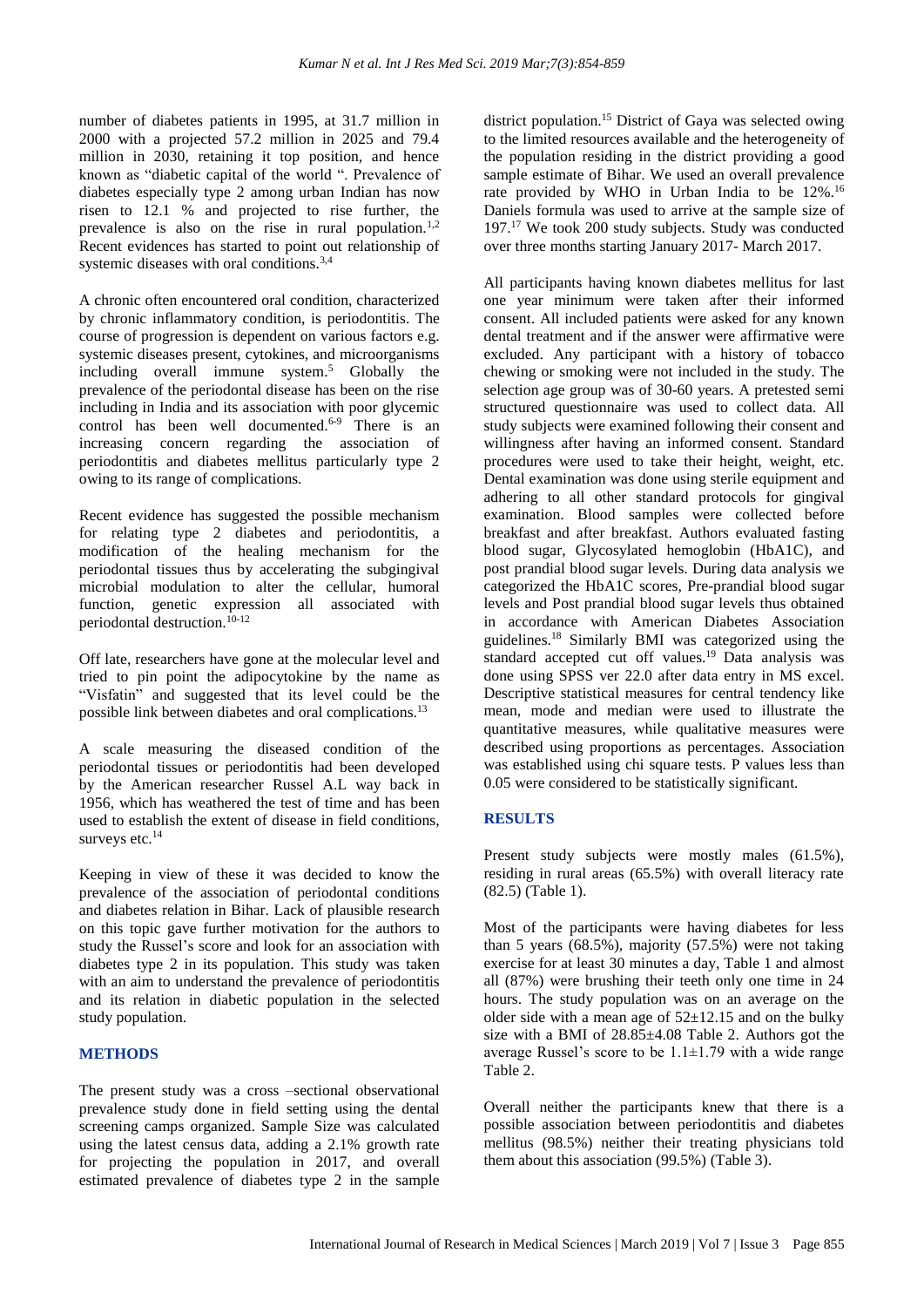### **Table 1: Frequency distribution table of various demographic traits of the study population.**

| Total number $(N=200)$                  | <b>Frequency</b> | <b>Percent</b> |  |  |  |
|-----------------------------------------|------------------|----------------|--|--|--|
| <b>Gender</b>                           |                  |                |  |  |  |
| Male                                    | 123              | 61.5           |  |  |  |
| Female                                  | 77               | 38.5           |  |  |  |
| Locality                                |                  |                |  |  |  |
| Urban                                   | 69               | 34.5           |  |  |  |
| Rural                                   | 131              | 65.5           |  |  |  |
| <b>Education</b>                        |                  |                |  |  |  |
| Illiterate                              | 35               | 17.5           |  |  |  |
| literate                                | 35               | 17.5           |  |  |  |
| <b>High School</b>                      | 41               | 20.5           |  |  |  |
| Intermediate                            | 38               | 19.0           |  |  |  |
| Graduate                                | 51               | 25.5           |  |  |  |
| Duration of diabetes (in years)         |                  |                |  |  |  |
| 1.0                                     | 35               | 17.5           |  |  |  |
| 2.0                                     | 40               | 20.0           |  |  |  |
| 3.0                                     | 41               | 20.5           |  |  |  |
| 4.0                                     | 18               | 9.0            |  |  |  |
| 5.0                                     | 3                | 1.5            |  |  |  |
| 6.0                                     | $\overline{27}$  | 13.5           |  |  |  |
| 8.0                                     | 20               | 10.0           |  |  |  |
| 9.0                                     | $\overline{4}$   | 2.0            |  |  |  |
| 10.0                                    | 5                | 2.5            |  |  |  |
| 12.0                                    | 5                | 2.5            |  |  |  |
| 13.0                                    | $\mathfrak{D}$   | 1.0            |  |  |  |
| Exercise for 30 days six days in a week |                  |                |  |  |  |
| N <sub>0</sub>                          | 115              | 57.5           |  |  |  |
| Yes                                     | 85               | 42.5           |  |  |  |
| <b>Brushing twice in 24 hours</b>       |                  |                |  |  |  |
| N <sub>o</sub>                          | 174              | 87             |  |  |  |
| Yes                                     | 26               | 13             |  |  |  |
| Total                                   | 200              | 100.0          |  |  |  |

Authors looked for possible association of the Russel's category of the diseased condition of the periodontitis based on the scores obtained and found sex, glycemic control, BMI HbA1C blood levels, fasting blood sugar levels, post prandial blood sugar levels to be statistically associated with overall scores obtained (Table 4).

Authors found males to be having more periodontitis, obese class1 and obese class II having more periodontitis in the form of established destructive periodontal disease and terminal disease.

Pre-diabetic and diabetic participants categorized on the basis of post prandial blood sugar level had more destructive periodontitis in the form of previously mentioned category (Table 4). Fasting blood sugar levels too if altered were having more periodontal damage and P values <0.00 signify very high statistical significance. Poor glycemic control categorized on the basis of HbA1C levels were having more established destructive Periodontal disease and terminal disease.

#### **DISCUSSION**

One of the earliest evidences for the association of diabetes type 2 and periodontal disease was probably established way back in 1991, and the association of diabetes progression and exercise has been widely advocated by WHO to be done five days a week for thirty minutes.<sup>20,21</sup> Followed by consecutive studies exploring association of periodontitis with duration of diabetes.<sup>22</sup> Following these, evidences were established for association of diabetes type 2 duration, glycemic control, duration and fasting blood glucose levels with the periodontal health.23-25

In present study authors found all the participants having some periodontitis as their Russell's score were in the grade of either beginning of destructive periodontal disease, established destructive periodontal disease or terminal disease. 14

Table 4, In present study noticed majority having other factor for poor glycemic control as exercise as suggested by WHO was not being followed and brushing was also poor which can lead to poor periodontal health.<sup>20</sup> However these type of findings were similar to studies conducted in India. Evidences, in diabetic population, have recorded a high prevalence of poor periodontal health.26,27

|                     | N   | <b>Minimum</b> | <b>Maximum</b> | <b>Mean</b> | <b>Std. Deviation</b> |
|---------------------|-----|----------------|----------------|-------------|-----------------------|
| Age                 | 200 | 14.0           | 85.0           | 52.335      | 12.1586               |
| Weight (in kg)      | 200 | 40.0           | 95.0           | 73.780      | 11.7209               |
| Height(centi-meter) | 200 | 145.0          | 182.0          | 159.805     | 6.2580                |
| <b>FBS</b>          | 200 | 70.0           | 462.2          | 146.402     | 59.9824               |
| <b>PPBS</b>         | 200 | 100.7          | 497.1          | 211.596     | 82.4965               |
| Hb-A1C $(\%)$       | 200 | 5.2            | 15.0           | 8.108       | 2.1156                |
| Russell score       | 200 | 1.1            | 7.7            | 4.520       | 1.7998                |
| BMI                 | 200 | 17.31          | 39.04          | 28.854      | 4.088                 |

#### **Table 2: Descriptive stats for various quantitative parameters.**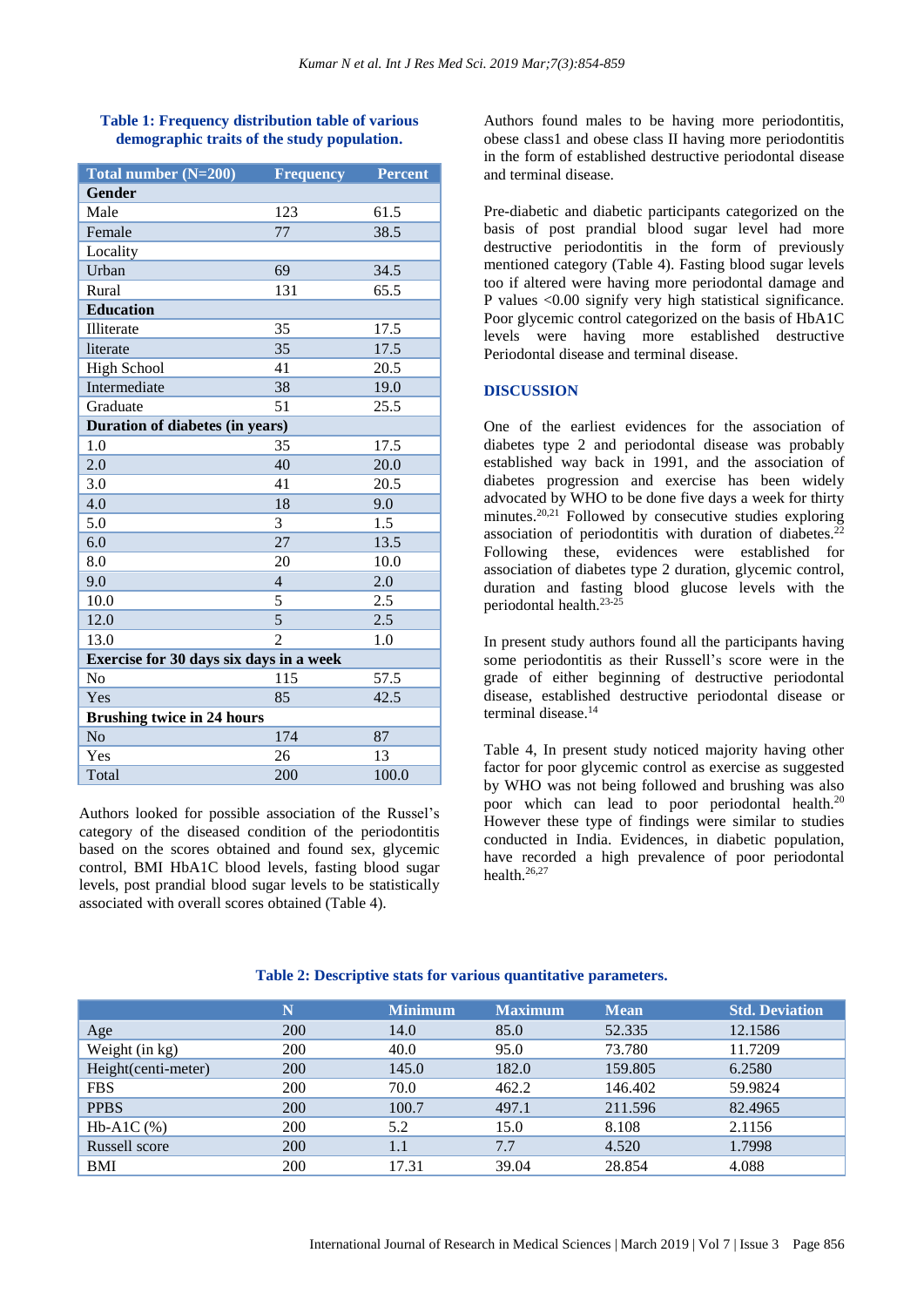#### **Table 3: Knowledge aspect about relationship of diabetes mellitus and periodontitis.**

| Patient knowing about association of diabetes mellitus and periodontitis       |                  |                |  |  |
|--------------------------------------------------------------------------------|------------------|----------------|--|--|
|                                                                                | <b>Frequency</b> | <b>Percent</b> |  |  |
| N <sub>0</sub>                                                                 | 197              | 98.5           |  |  |
| Yes                                                                            |                  | 1.5            |  |  |
| Physician information about association of diabetes mellitus and periodontitis |                  |                |  |  |
| N <sub>o</sub>                                                                 | 199              | 99.5           |  |  |
| Yes                                                                            |                  | 0.5            |  |  |
| Total                                                                          | 200              | 100.0          |  |  |

# **Table 4: Association in terms of chi- square and P value of Russel's score and various categorized quantitative variables**.

| <b>Various variables</b>                           |                                          | <b>Russel Category</b>                                       |                                                             |                            | <b>Total</b> | Chi<br>Square | p<br>value |
|----------------------------------------------------|------------------------------------------|--------------------------------------------------------------|-------------------------------------------------------------|----------------------------|--------------|---------------|------------|
| <b>Variables</b>                                   | Category                                 | <b>Beginning of</b><br>destructive<br>periodontal<br>disease | <b>Established</b><br>destructive<br>periodontal<br>disease | <b>Terminal</b><br>disease |              |               |            |
| Sex                                                | Male                                     | 3                                                            | 64                                                          | 56                         | 123          | 6.748         | < 0.05     |
|                                                    | Female                                   | 8                                                            | 42                                                          | 27                         | 77           |               |            |
| Glycemic control                                   | Not achieved                             | 1                                                            | 46                                                          | 74                         | 121          | 53.64         | <0.00      |
|                                                    | achieved                                 | 10                                                           | 60                                                          | 9                          | 79           |               |            |
| <b>BMI</b> categorized                             | Normal                                   | 3                                                            | 25                                                          | 8                          | 36           |               | < 0.05     |
|                                                    | Overweight                               | 7                                                            | 35                                                          | 26                         | 68           | 15.32         |            |
|                                                    | Obese class I                            | 1                                                            | 44                                                          | 45                         | 90           |               |            |
|                                                    | Obese class II                           | $\Omega$                                                     | 2                                                           | 4                          | 6            |               |            |
| HbA1C blood<br>levels categorized                  | Excellent                                | 4                                                            | 32                                                          | 6                          | 42           | 67.29         | < 0.00     |
|                                                    | Good                                     | 6                                                            | 28                                                          | 3                          | 37           |               |            |
|                                                    | Acceptable                               | 1                                                            | 28                                                          | 22                         | 51           |               |            |
|                                                    | Poor                                     | $\Omega$                                                     | 18                                                          | 52                         | 70           |               |            |
| Fasting blood<br>sugar level<br>categorized        | Altered                                  | 6                                                            | 81                                                          | 74                         | 161          | 9.8           | < 0.05     |
|                                                    | Normal                                   | 5                                                            | 25                                                          | 9                          | 39           |               |            |
| Post prandial<br>blood sugar levels<br>categorized | Normal                                   | 5                                                            | 21                                                          | 5                          | 31           | 61.65         | < 0.00     |
|                                                    | <b>Increased</b><br>glucose<br>tolerance | 1                                                            | 18                                                          | 6                          | 25           |               |            |
|                                                    | Prediabetes                              | 5                                                            | 44                                                          | 12                         | 61           |               |            |
|                                                    | <b>Diabetes</b>                          | $\theta$                                                     | 23                                                          | 60                         | 83           |               |            |
|                                                    |                                          |                                                              |                                                             |                            |              |               |            |

While studies done on diabetic population globally, too show similar trends, where the authors found the glycemic control and diabetes mellitus type 2 to be associated. 28,29

Authors encountered poor oral hygiene in 87% of the study participants which is higher than recently concluded study with three groups, diabetes type 2 being one, however there too the poor oral hygiene percentage was more than  $65\%$ .<sup>30</sup> Of the available evidences authors failed to sight any singular study showing any knowledge based findings like ours.

Authors found that awareness about any possible association of oral health and diabetes type coupled with its duration is not present for general public. Since authors didn't interview the care givers, authors cannot comment on their understanding but for sure they didn't informed patients about this association. In present study authors had more male participants owing to the sociodemographic status prevalent in rural areas of Bihar.

Limitations of the study were to have selected only one district of the state of Bihar and authors could have more study participants to serve as control groups to compare.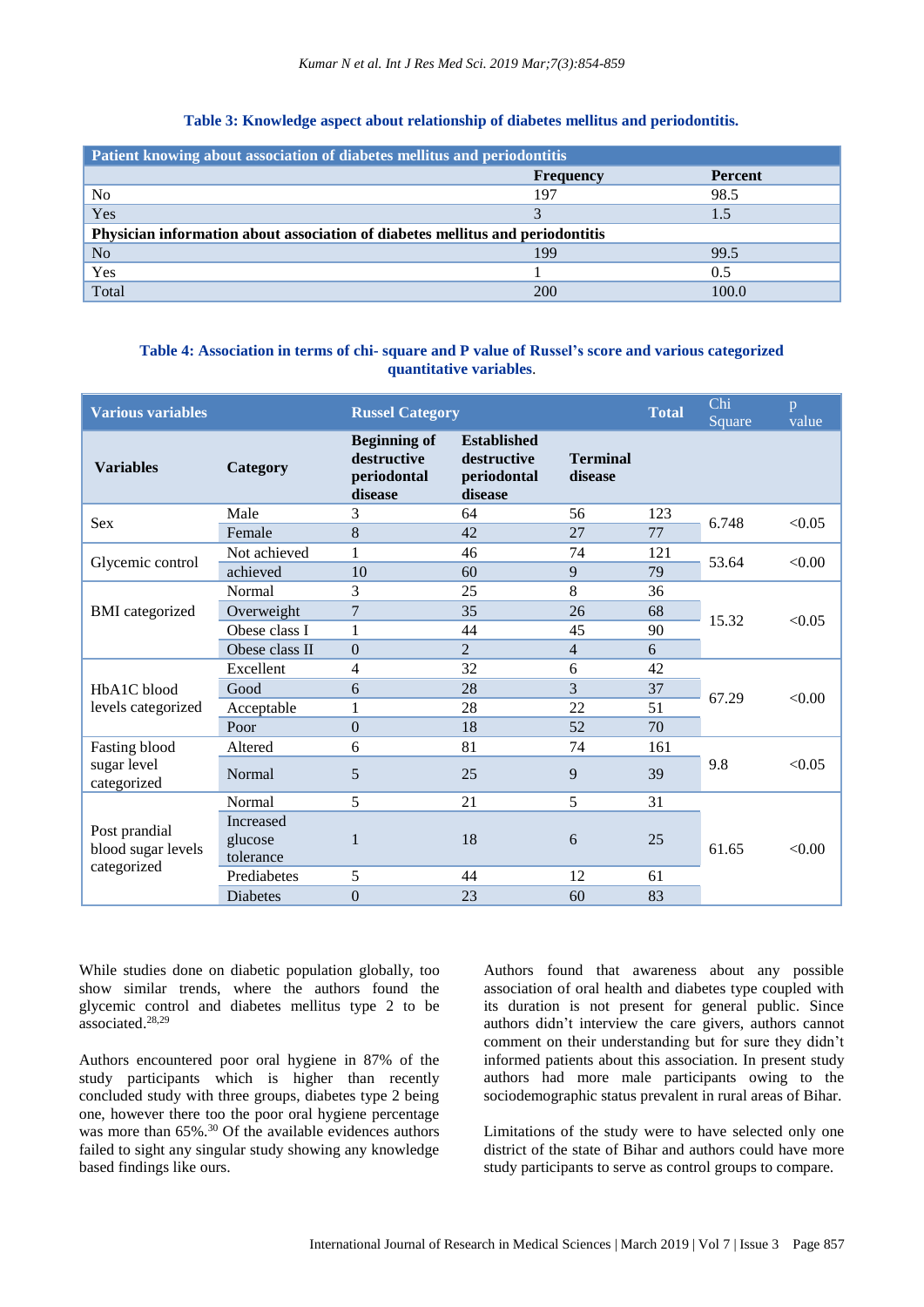#### **CONCLUSION**

The authors conclude that the association between type 2 diabetes mellitus and periodontitis is definitely present and there is lack of awareness regarding this fact in general population including the practicing physicians. Oral hygiene is an important aspect associated with diabetes and overall control of diabetes is associated with better results. Fasting blood sugar levels if maintained will help in having a better oral mucosal health. Similarly, glycemic control is also helping in keeping a healthy oral mucosa. Authors recommend a dental checkup at least annually in all diabetic population and stringent glycemic control for better overall health.

#### **ACKNOWLEDGEMENTS**

Authors would like to thank CMC Vellore as the study was a part of the project for fellowship in CMC Vellore.

*Funding: No funding sources*

*Conflict of interest: None declared*

*Ethical approval: The study was approved by the Institutional Ethics Committee*

#### **REFERENCES**

- 1. Acharya AB, Satyanarayan A, Thakur SL. Status of association studies linking diabetes mellitus and periodontal disease in India. Int J Dia Devel Count. 2010;30(2):69.
- 2. Rajhans NS, Kohad RM, Chaudhari VG, Mhaske NH. A clinical study of the relationship between diabetes mellitus and periodontal disease. J Indian Soci Periodontol. 2011;15(4):388.
- 3. Babu NC, Gomes AJ. (2011). Systemic manifestations of oral diseases. J Oral Maxillofacial Pathol. 2011;15:144-7.
- 4. Suvan J, D'Aiuto F, Moles DR, Petrie A, Donos N. Association between overweight/obesity and periodontitis in adults. A systematic review. Obesity Reviews. 2011;12(5):e381-404.
- 5. Marchetti E, Monaco A, Procaccini L, Mummolo S, Gatto R, Tetè S, et al. Periodontal disease: the influence of metabolic syndrome. Nutrit Metabolism. 2012;9(1):88.
- 6. Eke PI, Page RC, Wei L, Thornton‐Evans G, Genco RJ. Update of the case definitions for population‐ based surveillance of periodontitis. J Periodontol. 2012;83(12):1449-54.
- 7. Chapple I L C. Time to take periodontitis seriously. BMJ.2014;348- 2645.
- 8. Tran VT, Trinh DH, Lam NA. National oral health survey of Vietnam. Hanoi, Vietnam: Medical publishing house. 2002;80.
- 9. Arora N, Papapanou PN, Rosenbaum M, Jacobs Jr DR, Desvarieux M, Demmer RT. Periodontal infection, impaired fasting glucose and impaired glucose tolerance: results from the continuous national health and nutrition examination survey

2009-2010. J Clinical Periodontol. 2014 l;41(7):643-52.

- 10. Casarin RC, Barbagallo A, Meulman T, Santos VR, Sallum EA, Nociti FH, et al. Subgingival biodiversity in subjects with uncontrolled type‐2 diabetes and chronic periodontitis. J Periodontal Res. 2013;48(1):30-6.
- 11. Duarte PM, Szeremeske MT, Lima JA, Dias Gonçalves TE, Santos VR, Bastos MF, et al. Expression of immune‐inflammatory markers in sites of chronic periodontitis in patients with type 2 diabetes. J Periodontol. 2012;83(4):426-34.
- 12. Vieira Ribeiro F, de Mendonça AC, Santos VR, Bastos MF, Figueiredo LC, Duarte PM. Cytokines and bone‐related factors in systemically healthy patients with chronic periodontitis and patients with type 2 diabetes and chronic periodontitis. J Periodontol. 2011;82(8):1187-96.
- 13. Bayani M, Pourali M, Keivan M. Possible interaction between visfatin, periodontal infection, and other systemic diseases: A brief review of literature. European J Dentistry.2017;11(3):407.
- 14. Russell AL. A system of classification and scoring for prevalence surveys of periodontal disease. J. Dept Res.1956;35:350-9.
- 15. Census of India. Census City Gaya. Available at: https://www.census2011.co.in/census/city/181 gaya.html. Accessed 2nd January 2, 2019.
- 16. Global report on diabetes WHO 2016. Publications Page 6 Overall Prevalence. Available at: http://apps.who.int/iris/bitstream/handle/10665/2048 71/9789241565257\_eng.pdf;jsessionid=03CD94EE 91D76F74B2CE8D86C5E70C53?sequence=1. Accessed 2nd January, 2019.
- 17. Daniel WW, eds. Chapter 6 Estimation. Biostatistics: a foundation for analysis in the health sciences. 7th ed. New York: John Wiley & Sons.; 1999:147-200.
- 18. American Diabetes Association (ADA) Standards of medical care in diabetes. Diabetes Care. 2014;37:S14-80.
- 19. WHO. BMI definition. Available at: http://www.euro.who.int/en/health-topics/diseaseprevention/nutrition/a-healthy-lifestyle/body-massindex-bmi. (Accessed 2nd January, 2019).
- 20. Website: WHO. Physical Activity and Adults. Available at: https://www.who.int/dietphysicalactivity/factsheet\_a dults/en/. (Accessed 2nd January, 2019).
- 21. Emrich LJ, Shlossman M, Genco RJ. Periodontal disease in non-insulin-dependent diabetes mellitus. J Periodontal. 1991;62:123-31.
- 22. Thorsternsson H, Hugoson A. Periodontal disease experience in adult long-duration insulin-dependent diabetics. J Clin Periodontal. 1993;20:352-8.
- 23. Taylor GW. Bidirectional interrelationships between diabetes and periodontal diseases: an epidemiologic perspective. Ann Periodontol. 2001;6(1):99-112.
- 24. Iwamoto Y, Nishimura F, Nakagawa M, Sugimoto H, Shikata K, Makino H, et al. The effect of